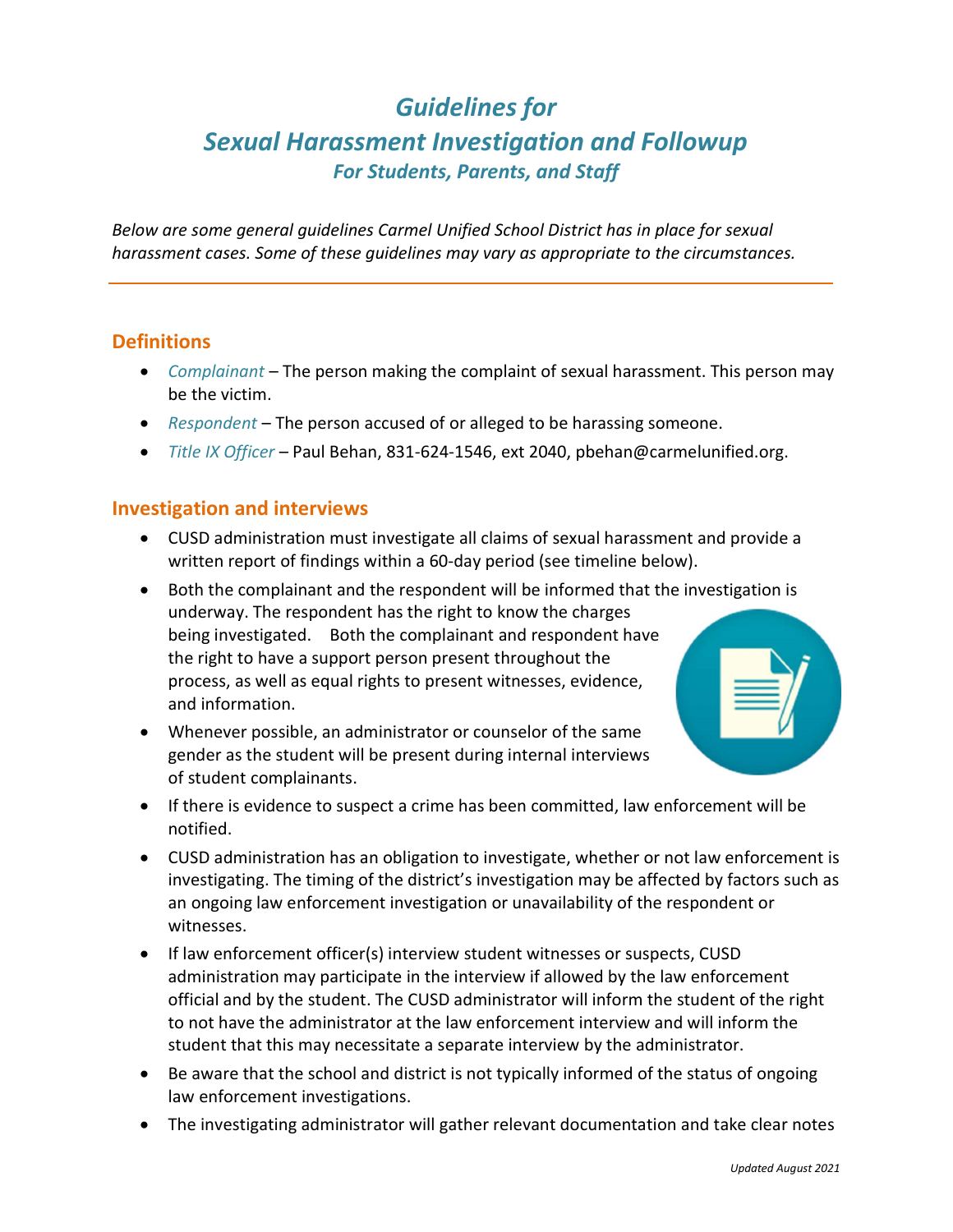of interviews. These documents and notes will be collected in a case file by the Title IX Coordinator and used to help in writing the final summary report of findings.

# Trauma-informed practices

School staff working with complainants or victims should use trauma-informed practices, such as the following:

- Being aware of how experiences can impact victim trauma, memory, reactions and behavior and how staff's interpretation of this behavior impacts sexual harassment investigations.
- Being sensitive to the tone of an interview to ensure it does not feel like an interrogation. Being aware of body language and word choice.



- Providing a welcoming and comfortable space.
- Offering options and choices and allowing the person to ask questions.
- Explaining next steps.
- Understanding that victim disclosure often occurs in pieces over time and requires trust and communication.
- Postponing judgment regarding the validity of a case until a thorough investigation is completed.
- Using techniques that focus on offender behavior rather than the victim's behavior.
- Recognize potential sources of their own bias and ways to mitigate its impact on reports.

# **Confidentiality**



- All complaints and allegations of sexual harassment shall be kept confidential, except as needed to carry out the investigation or take other necessary follow-up action.
- The administrator will inform the parent/guardian about which staff members need to know about the situation. Parents or victims may choose to share with other staff/ teachers as they deem appropriate.
- A complainant or victim of sexual harassment may request confidentiality. The administrator will inform him/her that the request may limit the district's ability to investigate the harassment or take other necessary action. When honoring a request for confidentiality, the district will nevertheless take all reasonable steps to investigate and respond to the complaint consistent with the request.
- When a complainant or victim of sexual harassment notifies the district of the harassment but requests that the district not pursue an investigation, the district will determine whether or not it can honor such a request while still providing a safe and nondiscriminatory environment for all students.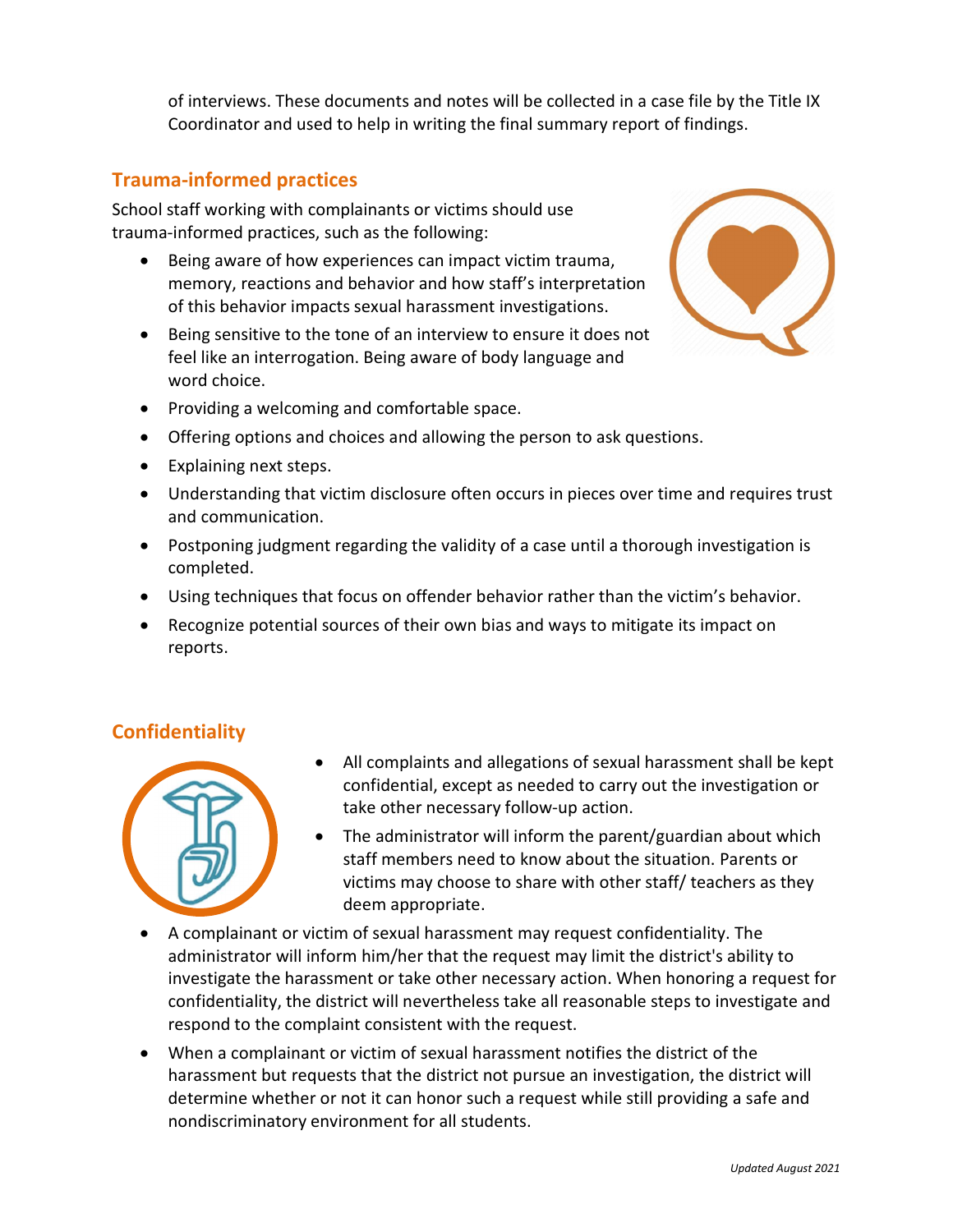Complaints and respondents are encouraged to let the investigating administrator know of rumors and/or social media posts that are circulating. School administrators will take action to mitigate rumors and social media posts when it is in their power to do so.

## Supportive Measures

- The school will take immediate measures necessary to stop the harassment and protect students and ensure their access to the educational program ("supportive measures"). Examples may include placing the individuals involved in separate classes or transferring a student to a class taught by a different teacher.
- Supportive measures should not disadvantage the complainant or victim of the alleged harassment to the extent possible.
- The school should notify the individual who was harassed of their options to avoid contact with the alleged harasser and allow the complainant or respondent to change academic and extracurricular arrangements as appropriate.
- The school should ensure the complainant and respondent are aware of district resources, such as counseling and academic support.

# **Discipline**

- Based on the evidence, the administration will discipline the respondent as appropriate.
- The administration cannot report disciplinary measures to the complainant or complainant's parents, except to the degree that it directly affects the complainant. For example, a complainant would be told if the respondent had been instructed not to interact with the complainant while at school, or of the respondent would no longer be in attendance in the school.
- A copy of disciplinary documentation will be kept in the case file by the Title IX Officer.
- All reports of retaliation or intimidation against a complainant, witness, or respondent will be investigated and acted upon as appropriate.



## **Communications**

- The district's Title IX Officer will inform the complainant's and respondent's parents of these guidelines, as well as applicable policies, including the Sexual Harassment policy and the Uniform Complaint Policy.
- The district's Title IX Officer will keep parents informed about the progress of the investigation at regular intervals within the 60-day investigation period.
- During these progress updates, the Title IX Officer will also inquire about any supportive measures to see if they need to be modified.
- Parents should direct questions about the sexual harassment case to the Title IX Officer. Questions unrelated to the sexual harassment case should be directed to school staff as normal.